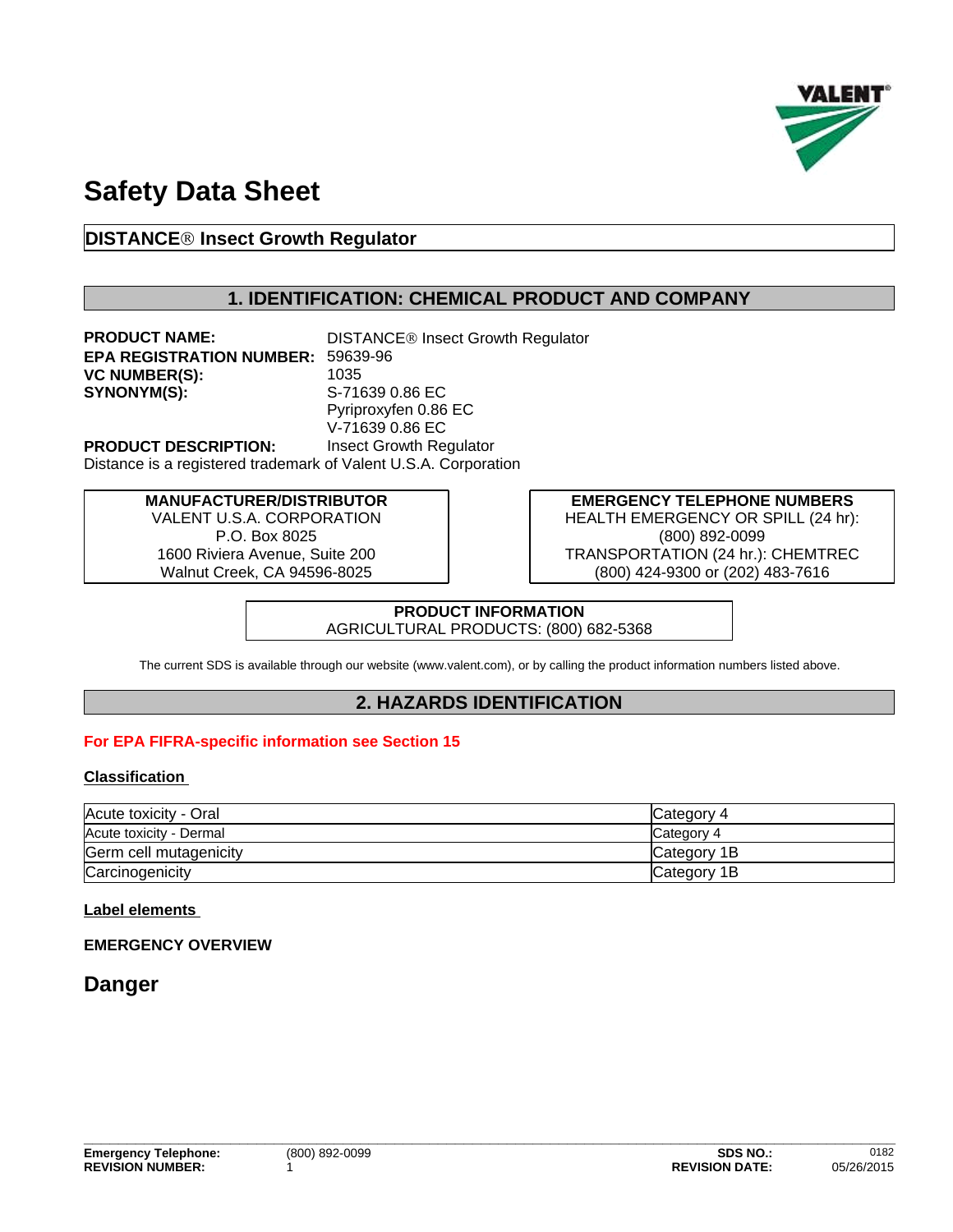

**Hazard statements** Harmful if swallowed Harmful in contact with skin May cause genetic defects May cause cancer

#### **Precautionary Statements - Prevention**

Read product label prior to using this product. For specific handling instruction refer to Section 7, Handling and Storage

#### **Precautionary Statements - Response**

See Section 4, First Aid Measures

#### **Precautionary Statements - Storage** For information on Storage and Handling see Section 7.

**Precautionary Statements - Disposal** For further information on product and container disposal see Section 13.

#### **Hazards not otherwise classified (HNOC)**

**Other Information** 

• Toxic to aquatic life

• Toxic to aquatic life with long lasting effects

25% of the mixture consists of ingredient(s) of unknown toxicity

For information on Transportation requirements see Section 14.

# **3. COMPOSITION/INFORMATION ON INGREDIENTS**

| <b>Chemical Name</b> | <b>CAS Number</b> | <b>Weight/ Percent</b> | <b>TRADE SECRET</b> |
|----------------------|-------------------|------------------------|---------------------|
| Pyriproxyfen         | 95737-68-1        | $10 - 15$              |                     |
| Others               | No CAS#           | $30 - 40$              |                     |
| Total hydrocarbons   | 64742-94-5        | $40 - 50$              |                     |
| Naphthalene          | $91 - 20 - 3$     | - 6                    |                     |

Other ingredients, which may be maintained as trade secrets, are any substances other than an active ingredient contained in this product. Some of these may be hazardous, but their identities are withheld because they are considered trade secrets. The hazards associated with the other ingredients are addressed in this document. Specific information on other ingredients for the management of exposures, spills, or safety assessments can be obtained by a treating physician or nurse by calling **(800) 892-0099** at any time.

**\_\_\_\_\_\_\_\_\_\_\_\_\_\_\_\_\_\_\_\_\_\_\_\_\_\_\_\_\_\_\_\_\_\_\_\_\_\_\_\_\_\_\_\_\_\_\_\_\_\_\_\_\_\_\_\_\_\_\_\_\_\_\_\_\_\_\_\_\_\_\_\_\_\_\_\_\_\_\_\_\_\_\_\_\_\_\_\_\_\_\_\_\_\_**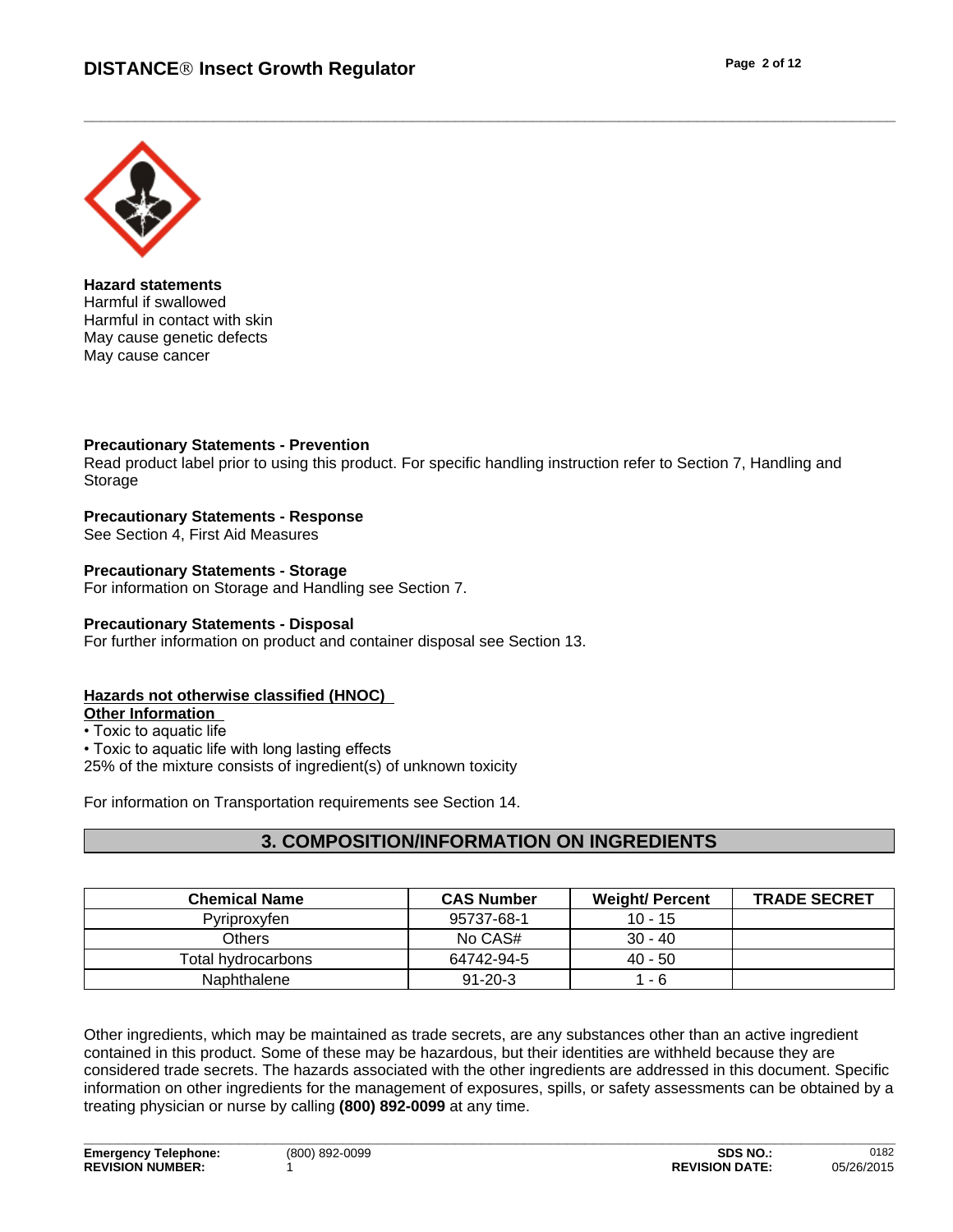# **4. FIRST AID MEASURES**

#### **EMERGENCY NUMBER (800) 892-0099**

Have the product container or label with you when calling a poison control center or doctor, or going for treatment. You may also contact **1-800-892-0099** for emergency medical treatment information.

#### **EYE CONTACT:**

Hold eye open and rinse slowly and gently with water for 15-20 minutes. Remove contact lenses, if present, after the first 5 minutes, then continue rinsing eye. Call a poison control center or doctor for treatment advice.

#### **SKIN CONTACT:**

Take off contaminated clothing. Rinse skin immediately with plenty of water for 15-20 minutes. Call a poison control center or doctor for treatment advice.

#### **INGESTION:**

Immediately call a poison control center or doctor. Do not induce vomiting unless told to do so by a poison control center or doctor. Do not give any liquid to the person. Do not give anything by mouth to an unconscious person.

#### **INHALATION:**

Move person to fresh air. If person is not breathing, call 911 or an ambulance, then give artificial respiration, preferably by mouth-to-mouth, if possible. Call a poison control center or doctor for further treatment advice.

#### **NOTES TO PHYSICIAN:**

If ingested probable mucosal damage may contraindicate the use of gastric lavage. This product contains a light hydrocarbon liquid. Ingestion or subsequent vomiting can result in aspiration of this product, which can cause pneumonitis.

### **5. FIRE FIGHTING MEASURES**

| Flash point °F                              | 152 °F                                        |                   |  |
|---------------------------------------------|-----------------------------------------------|-------------------|--|
| <b>FLASH POINT METHOD:</b>                  | SetaFlash Closed Cup                          |                   |  |
| <b>AUTOIGNITION:</b>                        | No data available                             |                   |  |
| <b>EXTINGUISHING MEDIA:</b>                 | Water fog, carbon dioxide, foam, dry chemical |                   |  |
| <b>FLAMMABLE LIMITS IN AIR - LOWER (%):</b> |                                               | No data available |  |
| <b>FLAMMABLE LIMITS IN AIR - UPPER (%):</b> |                                               | No data available |  |
|                                             |                                               |                   |  |

#### **NFPA RATING:**

| Health:       | ◠ |  |
|---------------|---|--|
| Flammability: |   |  |
| Reactivity:   |   |  |
| Special:      |   |  |

(Least-0, Slight-1, Moderate-2, High-3, Extreme-4). These values are obtained using professional judgement. Values were not available in the guidelines or published evaluations prepared by the National Fire Protection Association, NFPA.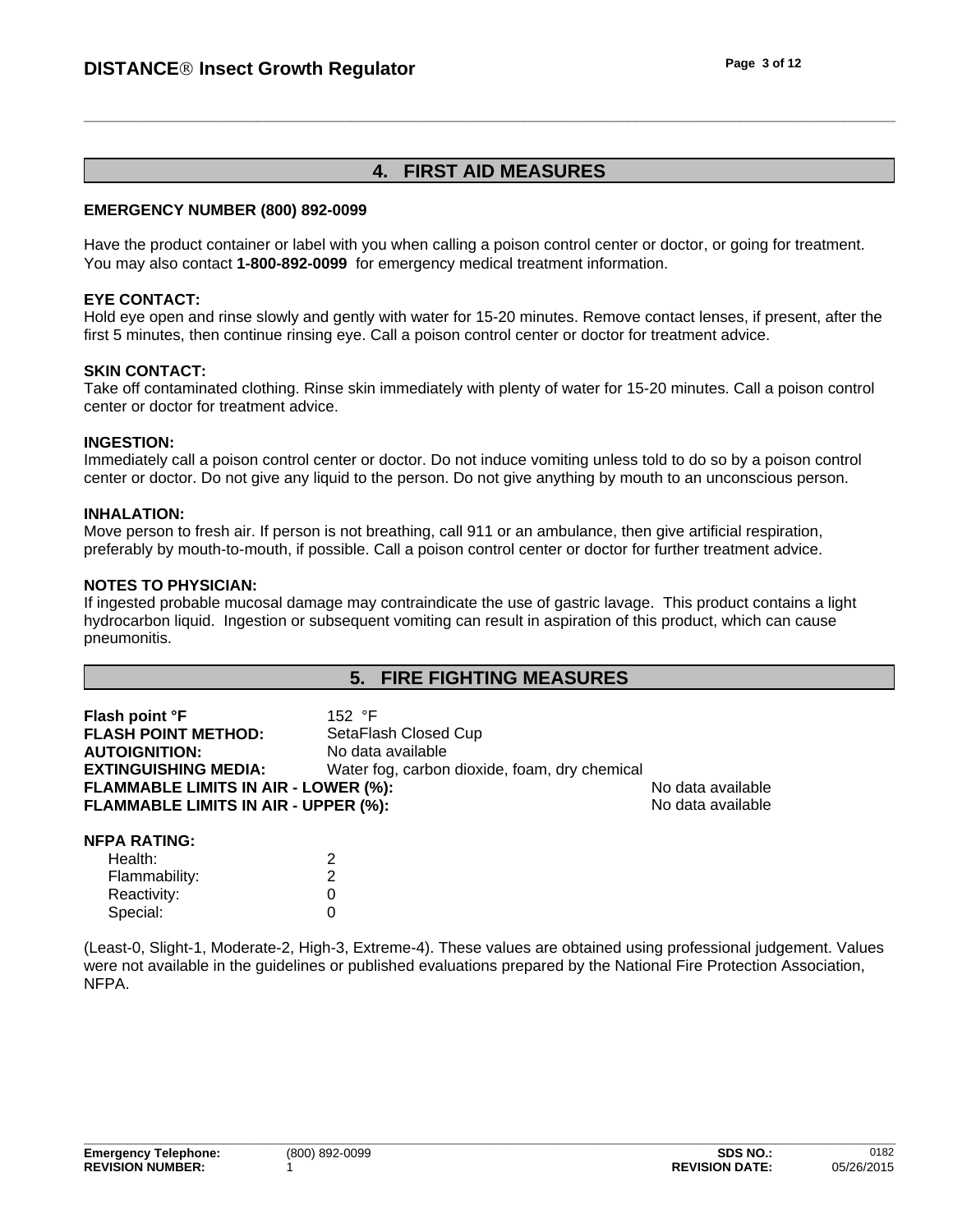**FIRE FIGHTING INSTRUCTIONS:** Liquid evaporates and forms vapor (fumes) which can catch fire and burn with explosive violence. Invisible vapor spreads easily and can be set on fire by many sources such as pilot lights, welding equipment, and electrical motors and switches. Fire hazard is greater as liquid temperature rises above 85 degrees F.

Products of combustion from fires involving this material may be toxic. Avoid breathing smoke and mists. Avoid personnel and equipment contact with fallout and runoff. Minimize the amount of water used for fire fighting. Do not enter any enclosed area without full protective equipment, including self-contained breathing equipment. Contain and isolate runoff and debris for proper disposal. Decontaminate personal protective equipment and fire fighting equipment before reuse.

**HAZARDOUS DECOMPOSITION PRODUCTS:** Normal combustion forms carbon dioxide, water vapor and may produce: Oxides of nitrogen. Incomplete combustion can produce carbon monoxide.

### **6. ACCIDENTAL RELEASE MEASURES**

#### **VALENT EMERGENCY PHONE NUMBER: (800) 892-0099 CHEMTREC EMERGENCY PHONE NUMBER: (800) 424-9300 OBSERVE PRECAUTIONS IN SECTION 8: PERSONAL PROTECTION**

Stop the source of the spill if safe to do so. Contain the spill to prevent further contamination of the soil, surface water, or ground water. For additional spill response information refer to the North American Emergency Response Guidebook.

**UN/NA NUMBER:** Not applicable. **EMERGENCY RESPONSE GUIDEBOOK NO.:** Not applicable

#### **FOR SPILLS ON LAND:**

**CONTAINMENT:** Avoid runoff into storm sewers and ditches which lead to waterways. Contain spilled liquids with dry sorbents.

**CLEANUP:** Clean up spill immediately. Absorb spill with inert material (such as dry sand or earth), then place in a chemical waste container. Wash area with soap and water. Pick up wash liquid with additional absorbent and place in a chemical waste container.

#### **FOR SPILLS IN WATER:**

**CONTAINMENT:** This material forms an emulsion in water. Stop or reduce contamination of any water. Isolate contaminated water.

**CLEANUP:** Clean up spill immediately. Absorb spill with inert material. Remove contaminated water for treatment or disposal.

### **7. HANDLING AND STORAGE**

#### **END USER MUST READ AND OBSERVE ALL PRECAUTIONS ON PRODUCT LABEL.**

#### **HANDLING:**

Keep pesticide in original container. Keep container tightly closed. Do not put concentrate into food or drink containers. Do not dilute concentrate in food or drink containers. DO NOT USE OR STORE near flame, sparks or hot surfaces. Use only in well ventilated area. Keep container closed.

DO NOT weld, heat or drill container. Replace cap or bung. Emptied container still contains hazardous or explosive vapor or liquid. Wash thoroughly with soap and water after handling and before eating, drinking, chewing gum, using tobacco or using the toilet.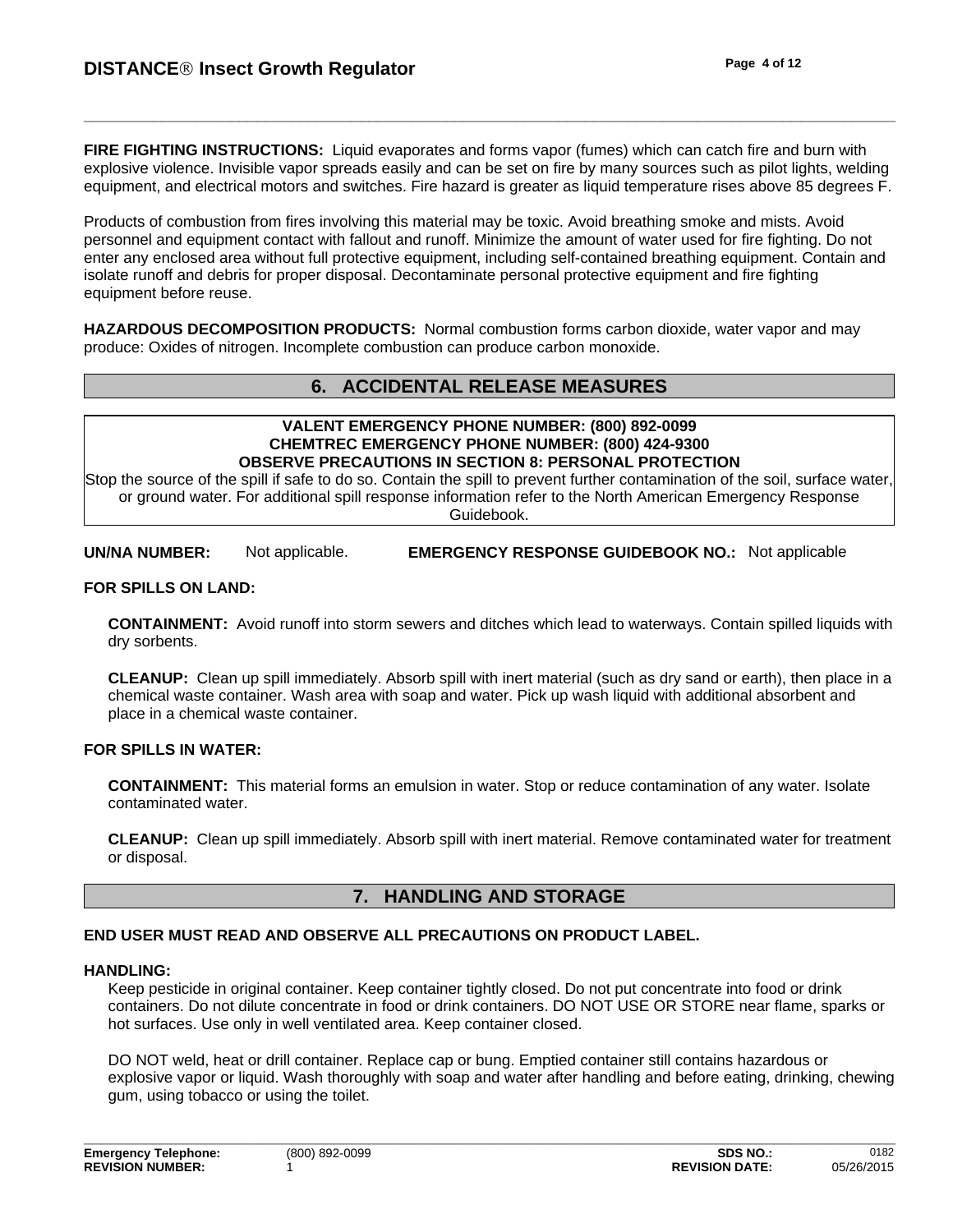#### **STORAGE:**

Store in a cool, dry place. Keep pesticide in original container. Do not store or transport near food or feed. Do not contaminate food or feed. Do not put concentrate into food or drink containers. Do not dilute concentrate in food or drink containers. Not for use or storage in or around the home.

### **8. EXPOSURE CONTROLS/PERSONAL PROTECTION**

#### **END USER MUST READ AND OBSERVE ALL PRECAUTIONS ON PRODUCT LABEL.**

**EYES & FACE:** Do not get this material in your eyes. Eye contact can be avoided by wearing protective eyewear.

**RESPIRATORY PROTECTION:** Use this material only in well ventilated areas. If ventilation is not adequate to keep airborne concentrations below recommended exposure standards, approved respiratory protection should be worn.

This material may be a respiratory irritant and, unless ventilation is adequate, the use of approved respiratory protection is recommended. Use this material only in well ventilated areas.

**SKIN & HAND PROTECTION:** Do not get on skin or clothing. Skin contact should be minimized by wearing protective clothing including coveralls worn over short-sleeved shirt and short pants, socks, chemical-resistant footwear and chemical-resistant gloves. Remove contaminated clothing.

| <b>Chemical Name</b> | <b>ACGIH Exposure Limits</b>                               | <b>OSHA Exposure Limits</b>                                                    | <b>Manufacturer's Exposure</b><br>Limits |
|----------------------|------------------------------------------------------------|--------------------------------------------------------------------------------|------------------------------------------|
| Pyriproxyfen         | None                                                       | None                                                                           | None                                     |
| Others               | Not known                                                  | Not known                                                                      | Not known                                |
| Total hydrocarbons   | 100 mg/m <sup>3</sup> TWA (17 ppm) TWA                     | None                                                                           | None                                     |
| Naphthalene          | 10 ppm TWA, 15 ppm STEL<br>skin - potential for absorption | 10 ppm TWA, 15 ppm STEL<br>50 mg/m <sup>3</sup> TWA, 75 mg/m <sup>3</sup> STEL | None                                     |

# **9. PHYSICAL AND CHEMICAL PROPERTIES**

| <b>Physical state</b><br>Appearance<br>Color | Liquid<br>Clear<br>Pale yellow | Odor<br><b>Odor threshold</b> | Mild Aromatic<br>No information available |
|----------------------------------------------|--------------------------------|-------------------------------|-------------------------------------------|
| <b>PROPERTIES</b>                            | Values<br>5.7                  | 10% v/v                       | Remarks • Method                          |
| рH<br><b>Melting point/freezing point</b>    | No information available       |                               |                                           |
| <b>Boiling point/boiling range</b>           | No information available       |                               |                                           |
| <b>Flash point</b>                           | 152 °F                         |                               | SetaFlash Closed Cup                      |
| <b>Evaporation rate</b>                      | No information available       |                               |                                           |
| Flammability (solid, gas)                    | No information available       |                               |                                           |
| <b>Flammability Limits in Air</b>            |                                |                               |                                           |
| <b>Upper flammability limits</b>             | Not applicable                 |                               |                                           |
| Lower flammability limit                     | Not applicable                 |                               |                                           |
| Vapor pressure                               | No information available       |                               |                                           |
| Vapor density                                | No information available       |                               |                                           |
| <b>Specific Gravity</b>                      | 0.92                           | @ 20°C, Technical             |                                           |
| <b>Water solubility</b>                      | Emulsifiable                   |                               |                                           |
| Solubility in other solvents                 | No information available       |                               |                                           |
| <b>Partition coefficient</b>                 | No information available       |                               |                                           |
| <b>Autoignition temperature</b>              | No information available       |                               |                                           |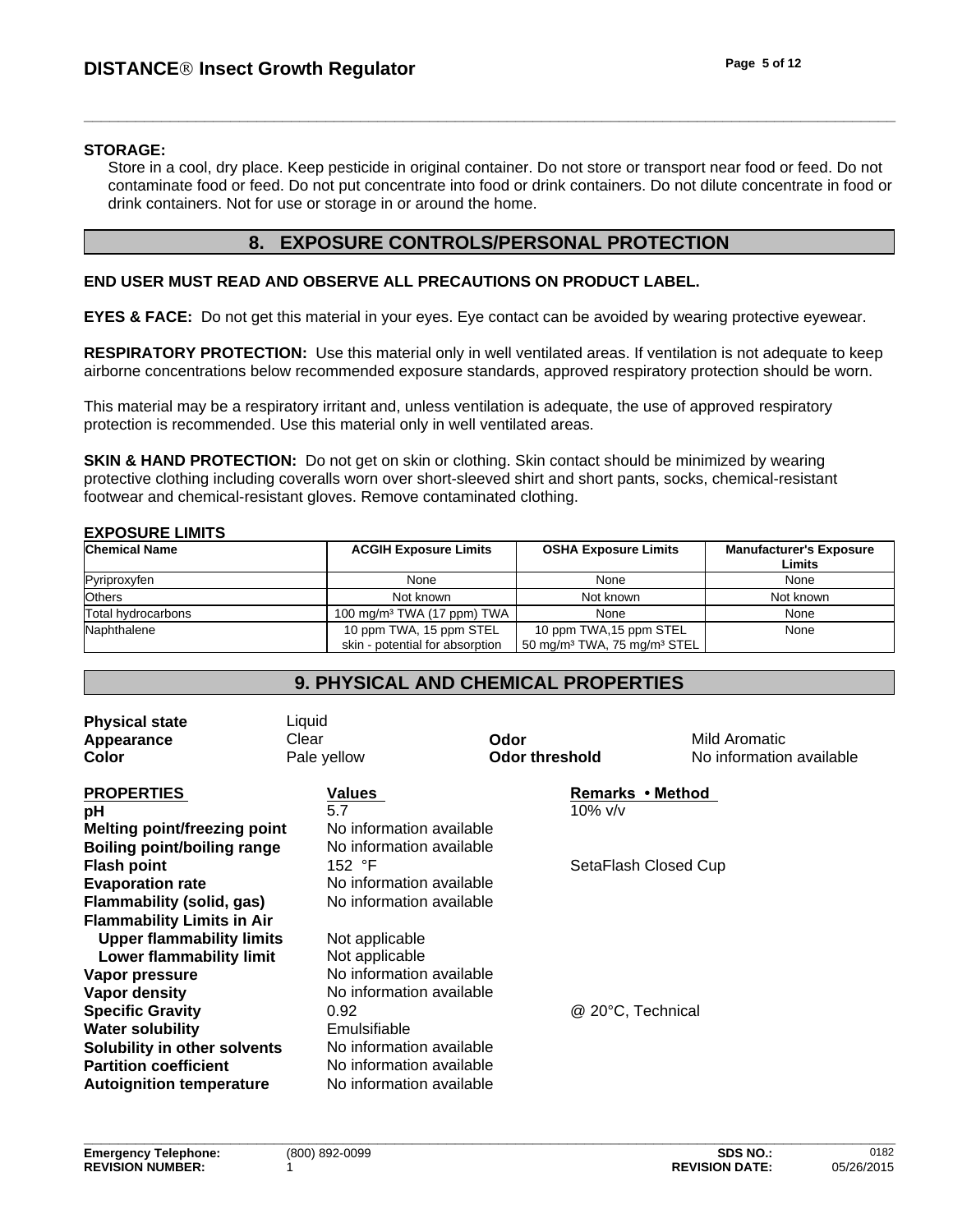**Explosive properties**<br> **Oxidizing properties**<br>
Not an oxidizing over **Density**<br> **Bulk density**<br> **Bulk density**<br> **CO N**o information available **Decomposition temperature** No information available **Viscosity** 18.5 cps

Not an oxidizing or reducing agent. **No information available** 

### **10. STABILITY AND REACTIVITY**

#### **Reactivity**  No data available

**Chemical stability** Stable under recommended storage conditions.

#### **Possibility of Hazardous Reactions** None under normal processing.

**Conditions to avoid** Extremes of temperature and direct sunlight.

**Incompatible materials** None known based on information supplied.

#### **Hazardous Decomposition Products**

None known based on information supplied.

# **11. TOXICOLOGICAL INFORMATION**

### **ACUTE TOXICITY:**

| Oral Toxicity LD <sub>50</sub> (rats)       | 4733 mg/kg                                       | <b>EPA Tox Category</b> | Ш              |
|---------------------------------------------|--------------------------------------------------|-------------------------|----------------|
| Dermal Toxicity LD <sub>50</sub> (rabbits)  | >2000 mg/kg                                      | <b>EPA Tox Category</b> | Ш              |
| Inhalation Toxicity LC <sub>50</sub> (rats) | $>3.1$ mg/L                                      | <b>EPA Tox Category</b> | IV             |
| Eye Irritation (rabbits)                    | Eye irritation reversible withinEPA Tox Category |                         | Ш              |
|                                             | 7 days.                                          |                         |                |
| Skin Irritation (rabbits)                   | Severely irritating                              | <b>EPA Tox Category</b> |                |
| Skin Sensitization (guinea pigs)            | Sensitizer                                       | <b>EPA Tox Category</b> | Not applicable |
|                                             |                                                  |                         |                |

#### **CARCINOGEN CLASSIFICATION**

| <b>Chemical Name</b> | <b>IARC</b>                                                                           | <b>OSHA - Select Carcinogens</b> | <b>NTP Carcinogen List</b> |
|----------------------|---------------------------------------------------------------------------------------|----------------------------------|----------------------------|
| Pyriproxyfen         | Not listed                                                                            | Not listed                       | Not listed                 |
| <b>Others</b>        | Not Known                                                                             | Not listed                       | Not known                  |
| Total hvdrocarbons   | Not listed                                                                            | Not listed                       | Not listed                 |
| Naphthalene          | Monograph 82 [2002]<br>Group 2B<br>Reasonably Anticipated To Be A<br>Human Carcinogen | Carcinogen                       | Suspect Carcinogen         |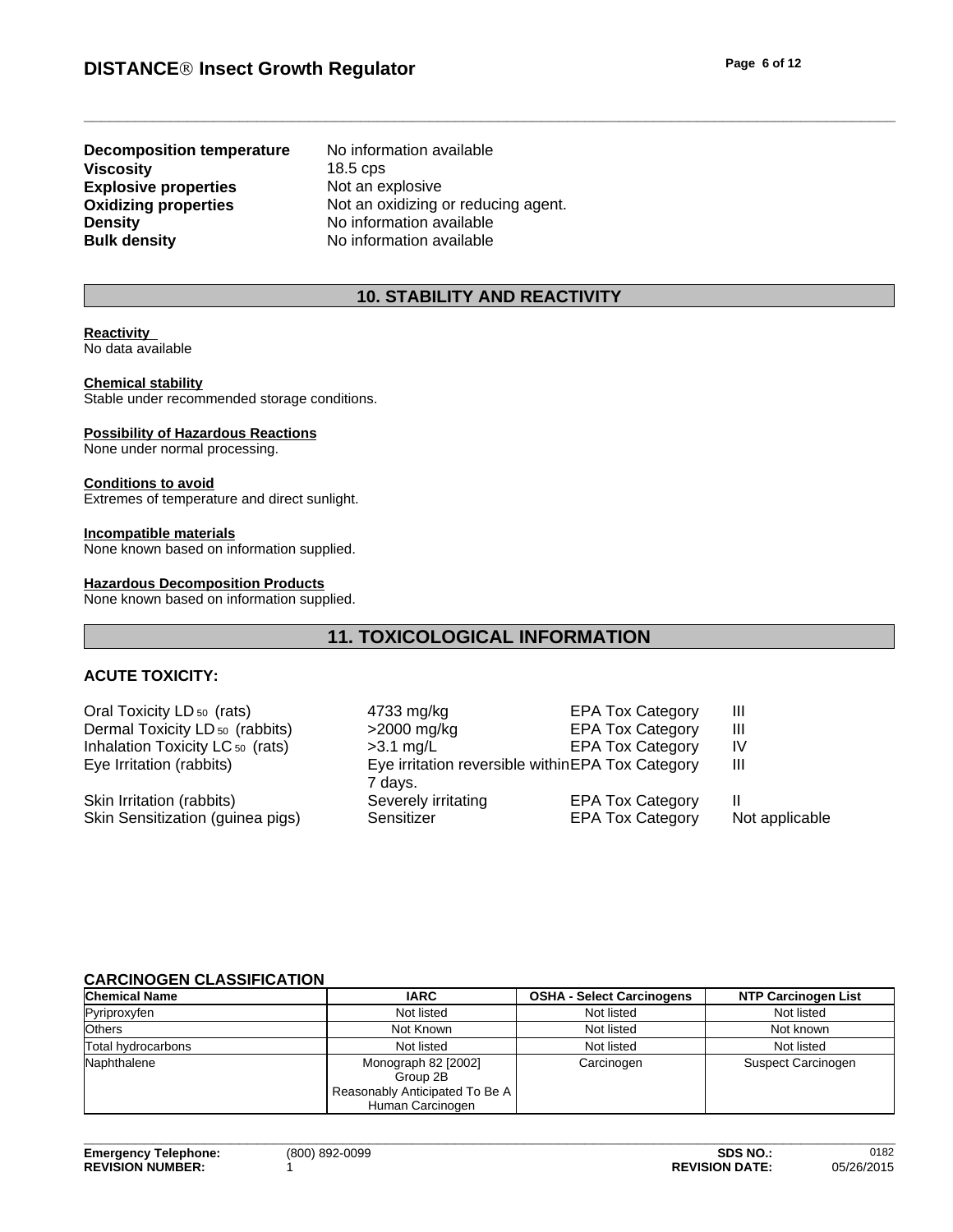#### **TOXICITY OF PYRIPROXYFEN TECHNICAL**

**SUBCHRONIC:** Subchronic oral toxicity studies conducted with Pyriproxyfen Technical in the rat, mouse and dog indicate a low level of toxicity. Effects observed at high dose levels consisted primarily of decreased body weight; increased liver weights; histopathological changes in the liver and kidney; decreased red blood cell counts, hemoglobin and hematocrit; altered blood chemistry parameters; and, at 5000 and 10000 ppm in mice, a decrease in survival rates. The NOELs from these studies were 1000 ppm (149.4 mg/kg/day) in mice, 100 mg/kg/day in dogs and 400 ppm (23.5 mg/kg/day) in rats. In a 4 week inhalation study of Pyriproxyfen Technical in rats, decreased body weight and increased water consumption was observed at 1000 mg/m<sup>3</sup>. The NOEL in this study was 482 mg/m<sup>3</sup>. A . A 21-day dermal toxicity study in rats with Pyriproxyfen Technical did not produce any signs of dermal or systemic toxicity at 1000 mg/kg/day.

**CHRONIC/CARCINOGENICITY:** Pyriproxyfen Technical has been tested in chronic studies with dogs, rats and mice. Dogs exposed to dose levels of 300 mg/kg/day or higher for 52 weeks showed overt clinical signs of toxicity, elevated levels of blood enzymes and liver damage. The NOEL in this study was 100 mg/kg/day. In a 78 week study in mice, dietary levels of 3000 ppm or greater produced gross and histopathological changes in the kidney. The NOEL in this study was 600 ppm. In a 2-year study in rats, dietary levels of 3000 ppm or greater produced decreased body weights in female rats. The NOEL in the rat study was 600 ppm. No oncogenic response was produced in mice or rats.

**DEVELOPMENTAL TOXICITY:** Tests for developmental toxicity in rats and rabbits were conducted with Pyriproxyfen Technical. In the study conducted with rats, maternal toxicity (mortality, decreased body weight gain and food consumption and clinical signs of toxicity) was observed at doses of 300 mg/kg/day and greater. The maternal NOEL was 100 mg/kg/day. A transient increase in skeletal variations was observed in rat fetuses exposed to 300 mg/kg/day and greater. The NOEL for prenatal developmental toxicity was 100 mg/kg/day. An increased incidence of visceral and skeletal variations was observed postnatally at 1000 mg/kg/day. The NOEL for postnatal developmental toxicity was 300 mg/kg/day. In the study conducted with rabbits, maternal toxicity (clinical signs of toxicity including one death, decreased body weight gain and food consumption, and abortions or premature deliveries) was observed at oral doses of 300 mg/kg/day or higher. The maternal NOEL was 100 mg/kg/day. No developmental effects were observed in the rabbit fetuses. The NOEL for developmental toxicity in rabbits was 1000 mg/kg/day.

**REPRODUCTION:** A dietary rat reproduction study was conducted with Pyriproxyfen Technical. Systemic toxicity (reduced body weights, histopathological changes in the liver and kidney, and increased liver weight) was produced at 5000 ppm. The systemic NOEL was 1000 ppm. No effects on reproduction were produced even at 5000 ppm, the highest dose tested.

**MUTAGENICITY:** Pyriproxyfen Technical was negative in the following tests for mutagenicity: Ames Assay with and without S9, unscheduled DNA synthesis in HeLa S3 cells, *in vitro* gene mutation in V79 Chinese hamster cells, and *in vitro* chromosomal aberration in Chinese hamster ovary cells.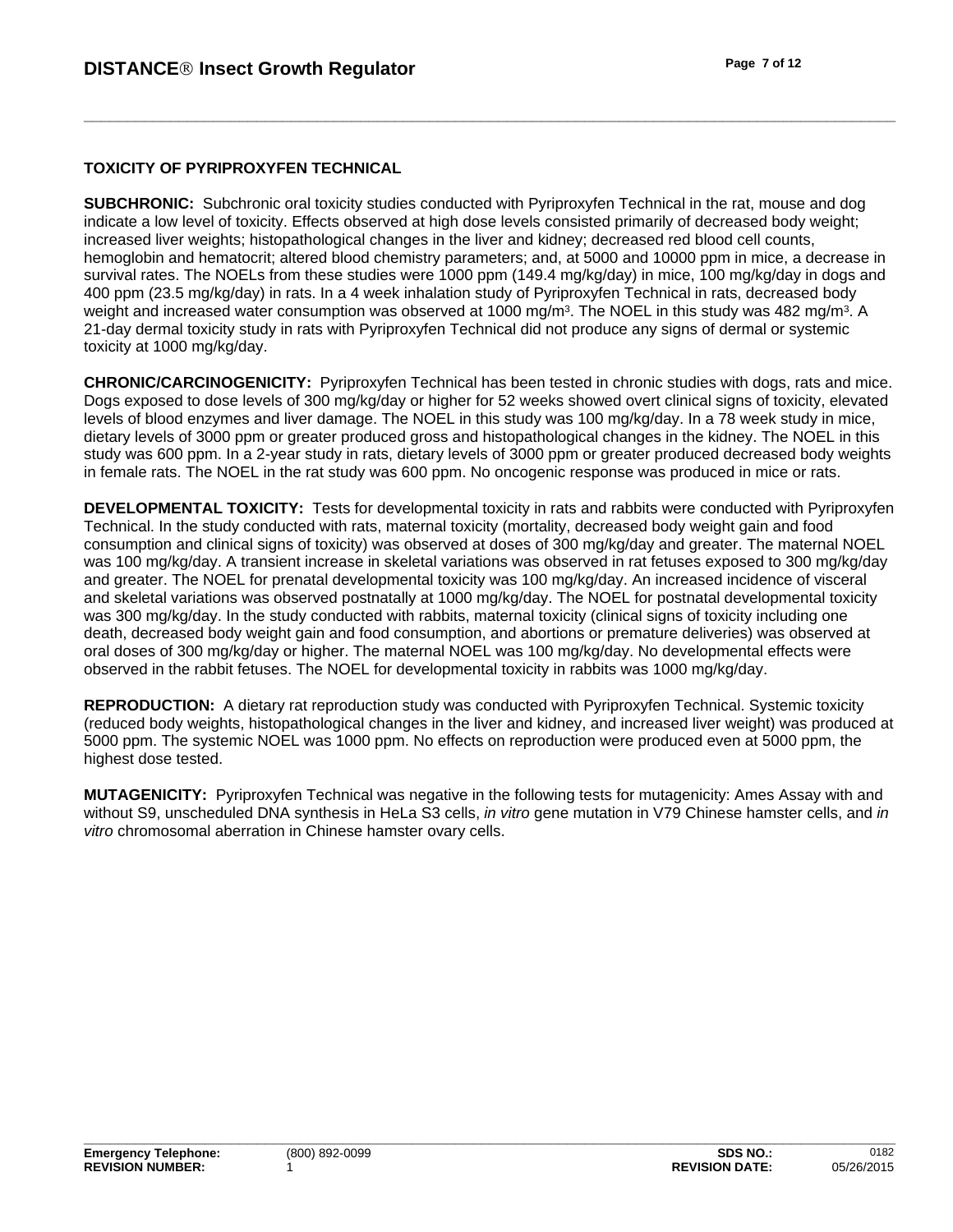### **TOXICITY OF OTHER INGREDIENTS:**

This product contains a solvent. Solvents, when inhaled, can cause nasal and respiratory irritation and central nervous system effects including dizziness, weakness, fatigue, nausea, headache and possibly unconsciousness and even death. Ingestion of solvents can cause gastrointestinal irritation, nausea, vomiting and diarrhea. Prolonged or repeated dermal exposures may cause drying, scaling and even blistering of the skin. Aspiration of low viscosity products can cause chemical pneumonitis which can be fatal. Reports have associated repeated and prolonged occupational overexposure to solvents with permanent brain and nervous system damage. Symptoms include fatigue, concentration difficulties, anxiety, depression, rapid mood swings and short-term memory loss. The reports are not clear with regard to the types of solvents that may cause these symptoms, and there is controversy amoung scientists to whether the condition exists or is caused by this type of product. Since many other diseases cause some or all of these conditions, a doctor should be consulted if any appear. Acute exposure to naphthalene by inhalation, ingestion, and dermal contact has been associated with hemolytic anemia, damage to the kidneys, cataracts, and, in infants, brain damage. There is limited evidence of fetal and maternal toxicity from exposure to naphthalene.

Chronic (long-term) exposure of workers and rodents to naphthalene has been reported to cause cataracts and damage to the retina. Lesions in the kidneys and thymus, signs of anemia, and reduced spleen weights have been observed in rats and mice chronically exposed via gavage. A National Toxicology Program (NTP) report states that lifetime inhalation exposure to naphthalene resulted in increases in tumors of the nose in rats. In another NTP study, lifetime inhalation exposure to naphthalene increased lung tumors in female mice. The relevance of the rodent findings to humans is unknown. Naphthalene has been listed by the International Agency for Research on Cancer (IARC) as possibly carcinogenic to humans (Group 2B).

For a summary of the potential for adverse health effects from exposure to this product, refer to Section 2. For information regarding regulations pertaining to this product, refer to Section 15.

### **12. ECOLOGICAL INFORMATION**

**AVIAN TOXICITY:**

Pyriproxyfen Technical is practically non-toxic to avian species. Test results include:

Oral LD 50 mallard duck: greater than 2000 mg/kg Oral LD 50 bobwhite quail: greater than 2000 mg/kg Dietary LC<sub>50</sub> mallard duck: greater than 5200 ppm Dietary LC<sub>50</sub> bobwhite quail: greater than 5200 ppm Reproduction bobwhite quail:  $NOEC = 600$  ppm Reproduction mallard duck: NOEC = 600 ppm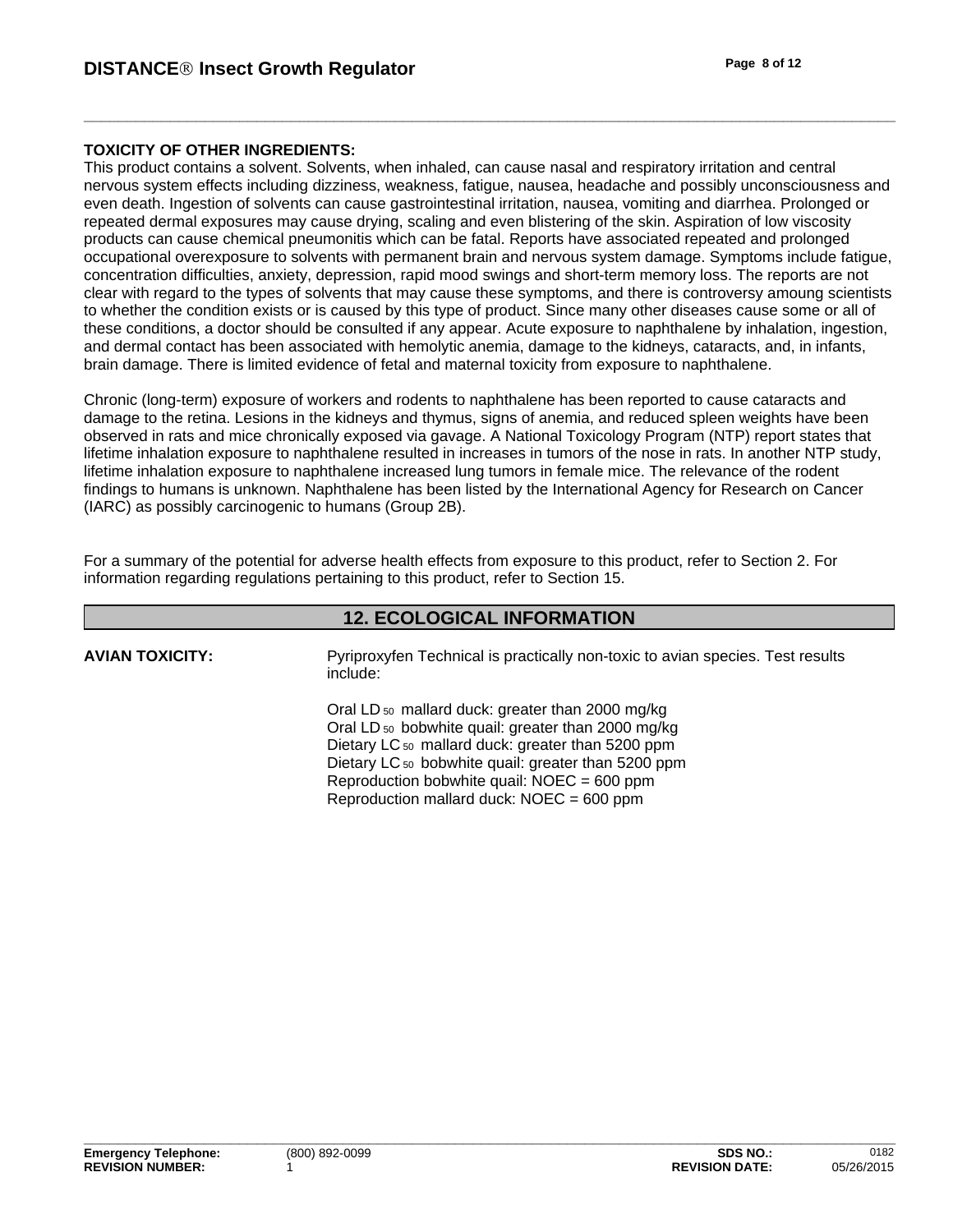**AQUATIC ORGANISM TOXICITY:**Pyriproxyfen Technical is moderately to highly toxic to fish and moderately to very highly toxic to aquatic invertebrate species. Test results include:

Freshwater species:<br>LC = (00 kg) Plus aill Curtishs are starth an

|                           | LC $50$ (96 hr) Bluegill Sunfish: greater than 270 $\mu$ g/L                                                             |
|---------------------------|--------------------------------------------------------------------------------------------------------------------------|
|                           | LC $50$ (96 hr) Rainbow Trout: greater than 325 $\mu$ g/L                                                                |
|                           | LC <sub>50</sub> (21 day) Rainbow Trout: 90 µg/L                                                                         |
|                           | LC $50$ (96 hr) Carp: 450 $\mu$ g/L                                                                                      |
|                           | LC $50$ (96 hr) Killifish: 2660 $\mu$ g/L                                                                                |
|                           | EC $50$ (48 hr) Daphnia magna: 400 $\mu$ g/L                                                                             |
|                           | MATC (21 day) Daphnia magna: 20 ppt;                                                                                     |
|                           | MATC (Early Life Cycle) Rainbow Trout: 5.4 µg/L                                                                          |
|                           | <b>Estuarine species:</b>                                                                                                |
|                           | LC <sub>50</sub> (96 hr) Sheepshead Minnow: greater than 1.02 ppm;                                                       |
|                           | $LC_{50}$ (96 hr) Mysid Shrimp: 65 ppb;                                                                                  |
|                           | EC <sub>50</sub> (96 hr) Oyster Shell Deposition: 92 ppb.                                                                |
| <b>OTHER NON-TARGET</b>   |                                                                                                                          |
| <b>ORGANISM TOXICITY:</b> | Pyriproxyfen Technical is practically non-toxic to bees. The acute contact LC 50 in<br>bees was greater than 100 µg/bee. |
|                           |                                                                                                                          |

#### **OTHER ENVIRONMENTAL INFORMATION:**

This product is extremely toxic to fish and aquatic invertebrates. Do not apply directly to water, to areas where surface water is present or to intertidal areas below mean high water mark. Do not apply where runoff is likely to occur. Do not apply where weather conditions favor drift from areas treated. Do not contaminate water when cleaning equipment or disposing of equipment washwater or rinsate.

### **13. DISPOSAL CONSIDERATIONS**

#### **END USERS MUST DISPOSE OF ANY UNUSED PRODUCT AS PER THE LABEL RECOMMENDATIONS.**

**PRODUCT DISPOSAL:** Wastes resulting from the use of this product may be disposed of on site or at an approved waste disposal facility.

**CONTAINER DISPOSAL:** Nonrefillable container. Do not reuse or refill this container. Clean container promptly after emptying. Triple rinse as follows: Empty the remaining contents into mix tank and drain for 10 seconds after the flow begins to drip. Fill the container 1/4 full with water and recap. Shake for 10 seconds. Pour rinsate into mix tank or store rinsate for later use or disposal. Drain for 10 seconds after the flow begins to drip. Repeat this procedure two more times. Triple rinse (or equivalent). Then offer for recycling or reconditioning, or puncture and dispose of in a sanitary landfill, or incineration, or if allowed by state and local authorities by burining. If burned, stay out of smoke.

**DISPOSAL METHODS:** Check government regulations and local authorities for approved disposal of this material. Dispose of in accordance with applicable laws and regulations.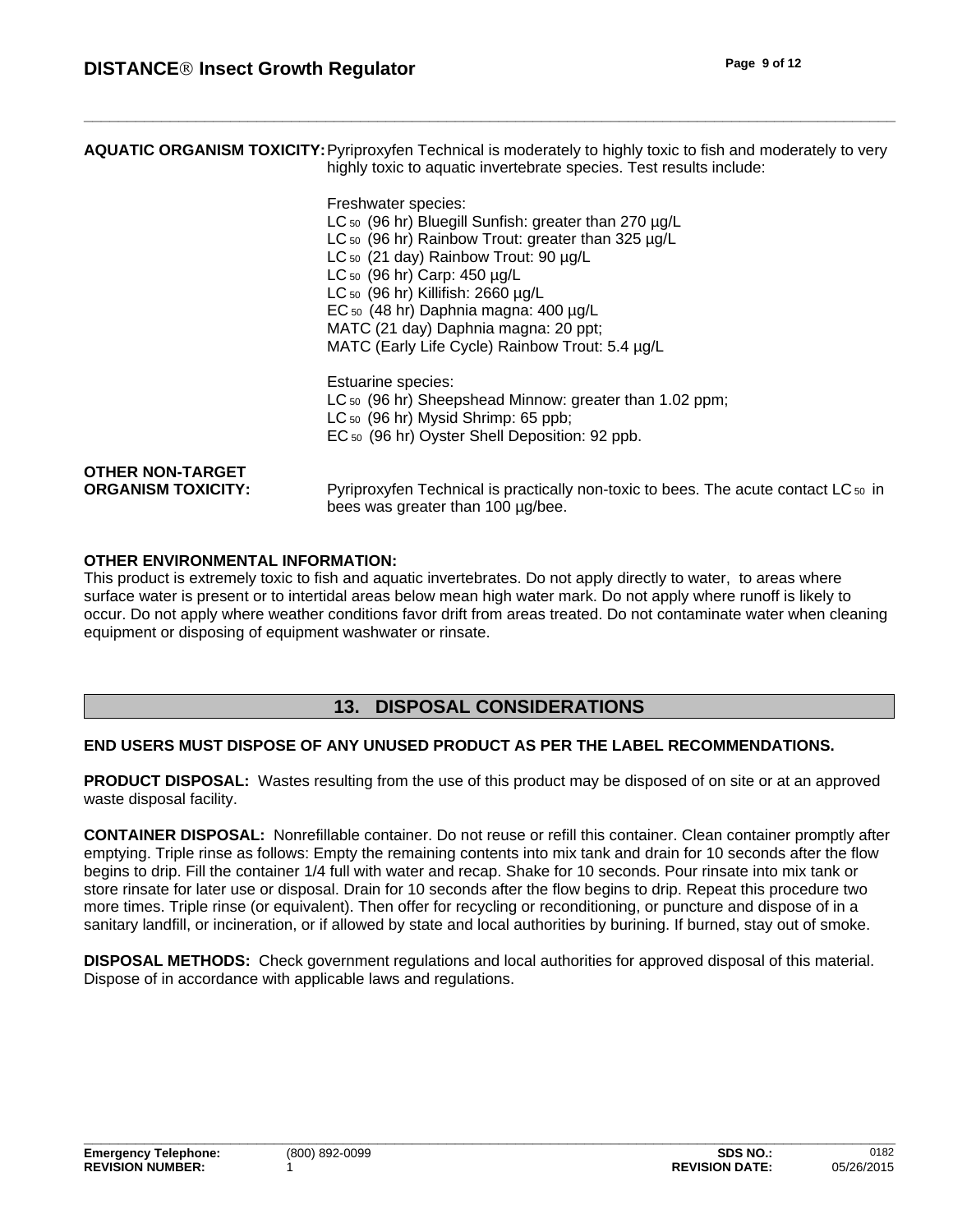|                                                    | <b>14. TRANSPORTATION INFORMATION</b>                                                                                                                                                                                                                                                            |
|----------------------------------------------------|--------------------------------------------------------------------------------------------------------------------------------------------------------------------------------------------------------------------------------------------------------------------------------------------------|
|                                                    |                                                                                                                                                                                                                                                                                                  |
|                                                    | DOT (ground) SHIPPING NAME: In NON-BULK containers (< 119 ga capacity), excepted from Hazmat regulation -<br>see 49CFR 173.150                                                                                                                                                                   |
|                                                    | In BULK containers (>119 gal): NA 1993, Combustible Liquid N.O.S. (contains<br>Naphthalene), 3, III                                                                                                                                                                                              |
|                                                    | If more than 217 gal in one container: NA 1993, Combustible Liquid N.O.S.<br>(contains Naphthalene), 3, III RQ                                                                                                                                                                                   |
| <b>EMERGENCY RESPONSE</b><br><b>GUIDEBOOK NO.:</b> | 128 (for bulk containers)                                                                                                                                                                                                                                                                        |
| ICAO/IATA SHIPPING NAME:                           | UN 3082 Environmentally Hazardous Substance, Liquid, N.O.S. (Pyriproxyfen), 9,<br>III, Marine Pollutant                                                                                                                                                                                          |
| <b>REMARKS:</b>                                    | •Single or inner packaging less than 5 L (liquid) or 5 Kg net (solids) excepted from<br>Dangerous Goods regulations - see IATA Special Provision A197<br>•For US shipping, Emergency Response Guidebook No. 171<br>• Flash point does NOT qualify as Class 3 for IATA shipping - 67°C Closed cup |
| <b>IMDG SHIPPING NAME:</b>                         | UN 3082 Environmentally Hazardous Substance, Liquid, N.O.S. (Pyriproxyfen), 9,<br>III, Marine Pollutant                                                                                                                                                                                          |
| <b>REMARKS:</b>                                    | •Single or inner packaging less than 5 L (liquid) or 5 Kg net (solids) excepted from<br>Dangerous Goods regulations - see IMDG 2.10.2.7<br>•For US shipping, Emergency Response Guidebook No. 171<br>• Flash point does NOT qualify as Class 3 for IATA shipping - 67°C Closed cup               |
| <b>EMS NO.:</b>                                    | F-A, S-F                                                                                                                                                                                                                                                                                         |

# **15. REGULATORY INFORMATION**

# **EPA-FIFRA LABEL INFORMATION THAT DIFFERS FROM OSHA-GHS REQUIREMENTS:**

This material is a pesticide product registered by the EPA under FIFRA and is subject to certain labeling requirements under federal pesticide law. These requirements may differ from the classification criteria and hazard information required by OSHA GHS for safety data sheets, and for workplace labels of non-pesticide chemicals. The following is the hazard information as required on the FIFRA pesticide label:

# **EPA FIFRA SIGNAL WORD: CAUTION**

- **Causes skin irritation and moderate eye irritation.**
- **Avoid breathing vapors or spray.**
- *•Avoidcontactwitheyes,skinandclothing*
- **Aspiration hazard, do not induce vomiting.**
- *•Keepoutofreachofchildren.*

**PESTICIDE REGULATIONS:** All pesticides are governed under FIFRA (Federal Insecticide, Fungicide, and Rodenticide Act). Therefore, the regulations presented below are pertinent only when handled outside of the normal use and applications of pesticides. This includes waste streams resulting from manufacturing/formulation facilities, spills or misuse of products, and storage of large quantities of products containing hazardous or extremely hazardous substances.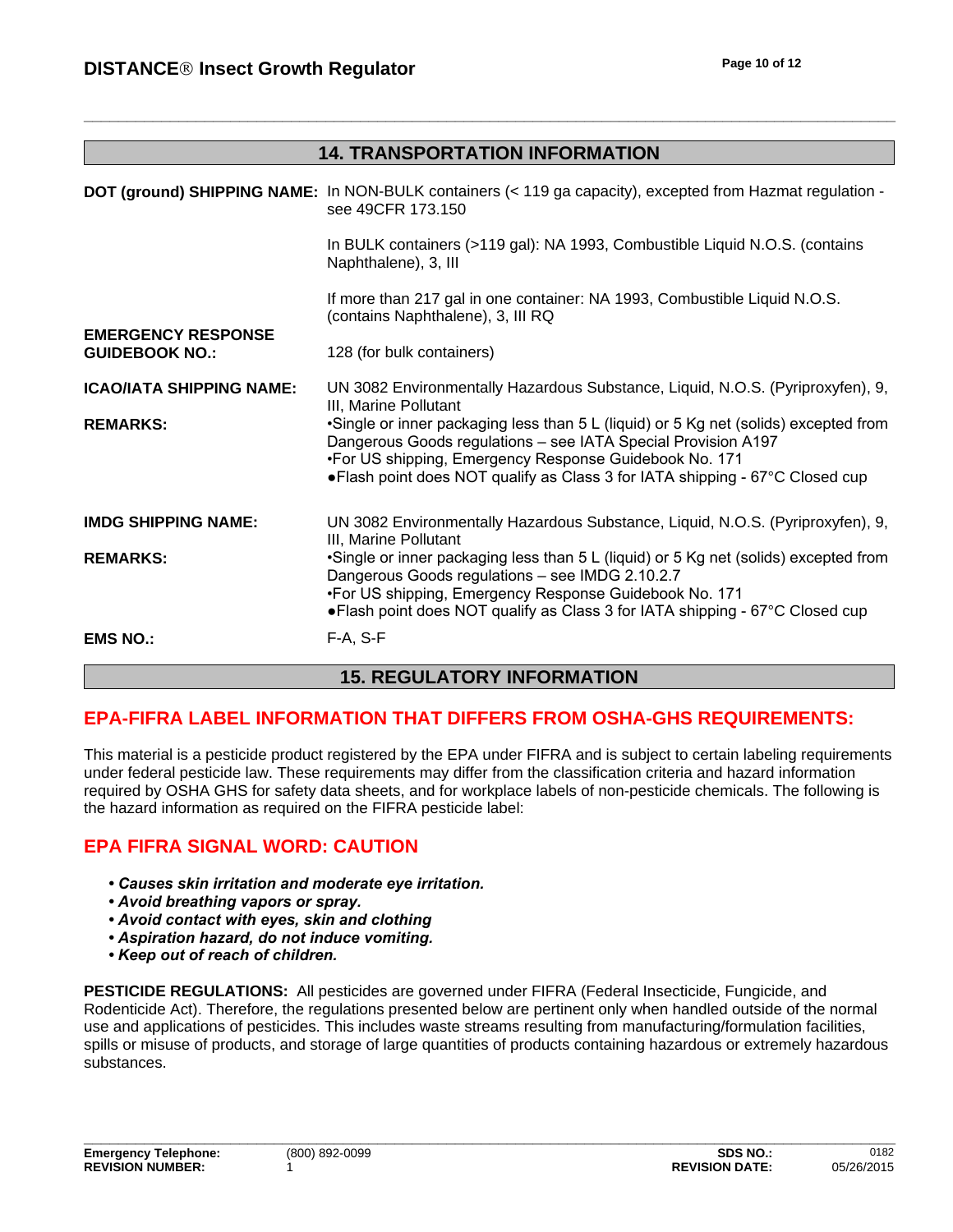**U.S. FEDERAL REGULATIONS:** Ingredients in this product are reviewed against an inclusive list of federal regulations. Therefore, the user should consult appropriate authorities. The federal regulations reviewed include: Clean Water Act, SARA, CERCLA, RCRA, DOT, TSCA and OSHA. If no components or information is listed in the space below this paragraph, then none of the regulations reviewed are applicable.

#### **Total hydrocarbons**

TSCA Inventory List - The Present **Naphthalene** TSCA Inventory List -<br>Clean Water Act - Hazardous Substances Present Clean Water Act - Hazardous Substances Clean Water Act Section 307 Present SARA 313 Chemicals 0.1% de minimis concentration CERCLA Reportable Quantity (RQ): 100 lb (45.4 kg)

**Product Reportable Quantity (RQ):** 267 gallons

#### **SARA (311, 312):**

| Immediate Health: | Yes |  |
|-------------------|-----|--|
| Chronic Health:   | Yes |  |
| Fire:             | Yes |  |
| Sudden Pressure:  | N٥  |  |
| Reactivity:       | N٥  |  |

**STATE REGULATIONS:** Each state may promulgate standards more stringent than the federal government. This section cannot encompass an inclusive list of all state regulations. Therefore, the user should consult state or local authorities. The state regulations reviewed include: California Proposition 65, California Directors List of Hazardous Substances, Massachusetts Right to Know, Michigan Critical Materials List, New Jersey Right to Know, Pennsylvania Right to Know, Rhode Island Right to Know and the Minnesota Hazardous Substance list. For Washington State Right to Know, see Section 8 for Exposure Limit information. For Louisiana Right to Know refer to SARA information listed under U.S. Regulations above. If no components or information is listed in the space below this paragraph, then none of the regulations reviewed are applicable.

#### **Naphthalene**

| California Proposition 65      | carcinogen                |
|--------------------------------|---------------------------|
| California - Directors List of | Present                   |
| Hazardous Substances           |                           |
| MA Right To Know               | Present                   |
| NJ Right To Know               | 1322 3758                 |
| PA Right To Know               | Environmental hazard      |
| <b>RI Right To Know</b>        | Listed                    |
| <b>MN Hazardous Substance</b>  | <b>Present Carcinogen</b> |

For information regarding potential adverse health effects from exposure to this product, refer to Sections 2 and 11.

### **16. OTHER INFORMATION**

| <b>REASON FOR ISSUE:</b><br><b>SDS NO.:</b> | Updated information to meet OSHA Hazcom 2012 (GHS) regulations.<br>0182 |
|---------------------------------------------|-------------------------------------------------------------------------|
| <b>EPA REGISTRATION NUMBER:</b>             | 59639-96                                                                |
| <b>REVISION NUMBER:</b>                     |                                                                         |
| <b>REVISION DATE:</b>                       | 05/26/2015                                                              |
| <b>SUPERCEDES DATE:</b>                     | None                                                                    |
| <b>RESPONSIBLE PERSON(S):</b>               | Valent U.S.A. Corporation, Corporate EH&S, (925) 256-2803               |